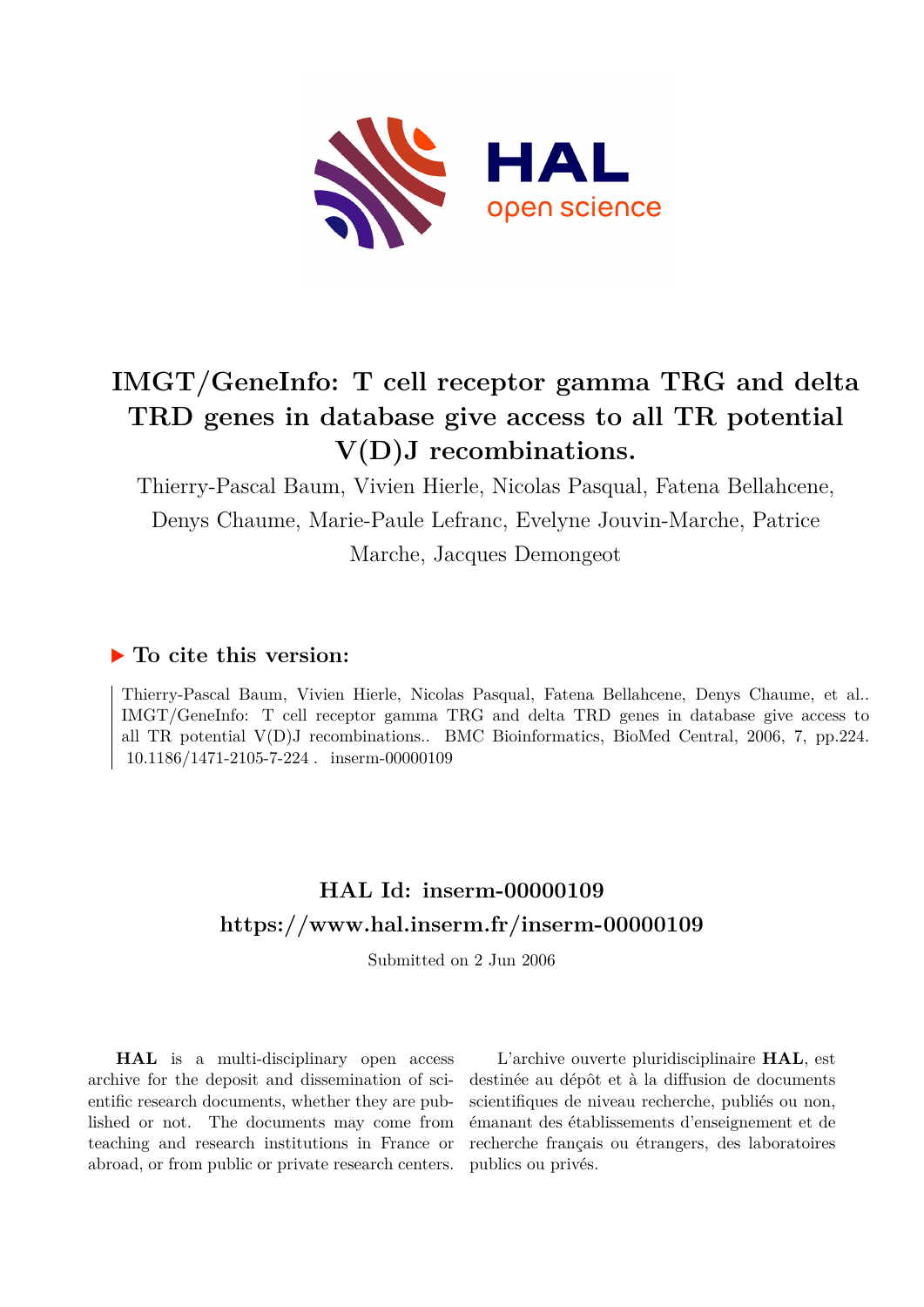### **IMGT/GeneInfo: T cell receptor gamma TRG and delta TRD genes in database give access to all TR potential V(D)J recombinations**

Thierry-Pascal Baum<sup>1</sup>, Vivien Hierle<sup>1</sup>, Nicolas Pasqual<sup>†2</sup>, Fatena Bellahcene<sup>†2</sup>, Denys Chaume<sup>3</sup>, Marie-Paule Lefranc<sup>3,4</sup>, Evelyne Jouvin-Marche<sup>2</sup>, Patrice Noël Marche<sup>2</sup> and Jacques Demongeot<sup>1</sup>

<sup>1</sup>Laboratoire TIMC-IMAG-CNRS UMR 5525, Techniques de l'Imagerie, de la Modélisation et de la Cognition ; Université Joseph Fourier, Grenoble 1, Faculté de Médecine, Domaine de la Merci, 38706 La Tronche, France

<sup>2</sup>Laboratoire d'Immunochimie, CEA-Grenoble/DRDC/ICH, INSERM U548; Université Joseph Fourier Grenoble 1, 17 rue des Martyrs, 38054 Grenoble Cedex 09, France

<sup>3</sup>Laboratoire d'ImmunoGénétique Moléculaire, LIGM ; Université Montpellier II, UPR CNRS 1142, IGH, 141 rue de la Cardonille, 34396 Montpellier Cedex 5, France <sup>4</sup>Institut Universitaire de France, 103 Boulevard Saint-Michel, 75005 Paris, France.

†Nicolas Pasqual and Fatena Bellahcene present address: ImmunID Technologies, 17 rue des Martyrs, 38054 Grenoble Cedex 09, France.

Email addresses:

TPB: tpbaum@imag.fr VH: vivien.hierle@laposte.net NP: npasqual@immunid.com FB: fbellahcene2000@yahoo.fr DC: Denys.Chaume@igh.cnrs.fr MPL: lefranc@ligm.igh.cnrs.fr EJM: evelyne.marche-jouvin@cea.fr PNM: patrice.marche@cea.fr JD: jacques.demongeot@imag.fr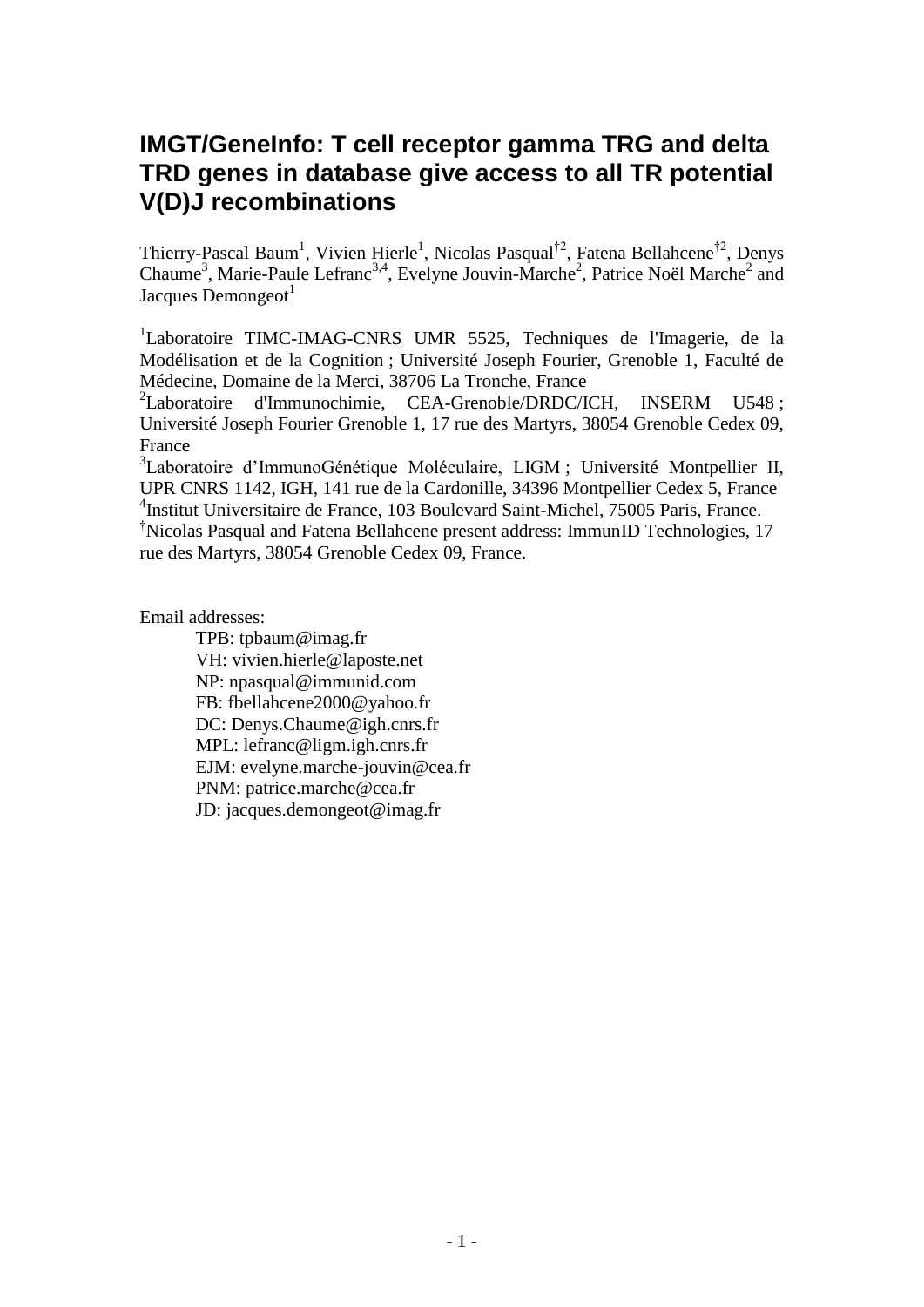# **Abstract**

### **Background**

Adaptative immune repertoire diversity in vertebrate species is generated by recombination of variable (V), diversity (D) and joining (J) genes in the immunoglobulin (IG) loci of B lymphocytes and in the T cell receptor (TR) loci of T lymphocytes. These V-J and V-D-J gene rearrangements at the DNA level involve recombination signal sequences (RSS). Whereas many data exist, they are scattered in non specialized resources with different nomenclatures (eg. flat files) and are difficult to extract.

### **Description**

IMGT/GeneInfo is an online information system that provides, through a userfriendly interface, exhaustive information resulting from the complex mechanisms of T cell receptor V-J and V-D-J recombinations. T cells comprise two populations which express the  $\alpha\beta$  and  $\gamma\delta$  TR, respectively. The first version of the system dealt with the *Homo sapiens* and *Mus musculus* TRA and TRB loci whose gene rearrangements allow the synthesis of the  $\alpha\beta$  TR chains. In this paper, we present the second version of IMGT/GeneInfo where we complete the database for the *Homo sapiens* and *Mus musculus* TRG and TRD loci along with the introduction of a quality control procedure for existing and new data. We also include new functionalities to the four loci analysis, giving, to date, a very informative tool which allows to work on V(D)J genes of all TR loci in both human and mouse species. IMGT/GeneInfo provides more than 59,000 rearrangement combinations with a full gene description which is freely available at http://imgt.cines.fr/GeneInfo.

### **Conclusions**

IMGT/GeneInfo allows all TR information sequences to be in the same spot, and are now available within two computer-mouse clicks. This is useful for biologists and bioinformaticians for the study of T lymphocyte V(D)J gene rearrangements and their applications in immune response analysis.

### **Background**

The development of a mature and diverse adaptive immune response in vertebrate species require DNA rearrangements of the variable (V), diversity (D) and joining (J) genes in the immunoglobulin (IG) loci of B lymphocytes, and in the T cell receptor (TR) loci of T lymphocytes [1, 2]. Recombination is made by RAG1 and RAG2 enzymes which recognize the recombination signal sequences (RSSs) located at the borders of each V, D and J rearranging gene [3]. The RSS contains a conserved heptamer and nonamer, separated by a non-conserved spacer of 12 or 23 base pairs [1, 2]. There are two populations of T lymphocytes, the  $\alpha\beta$  and the  $\gamma\delta$  T cells, depending on their receptors,  $\alpha\beta$  and  $\gamma\delta$  TR, respectively.

The IMGT/GeneInfo information system, a collaborative part of IMGT**®**, the international ImMunoGeneTics information system**®** [4], is intended to give a userfriendly and intuitive access to data about the recombination of V, J and, if present, D genes, which are used to build the antigen receptors expressed by the lymphocytes. Compared to existing systems, IMGT/GeneInfo gathers and synthetizes information from publicly available databases, and offer this information in a unique place which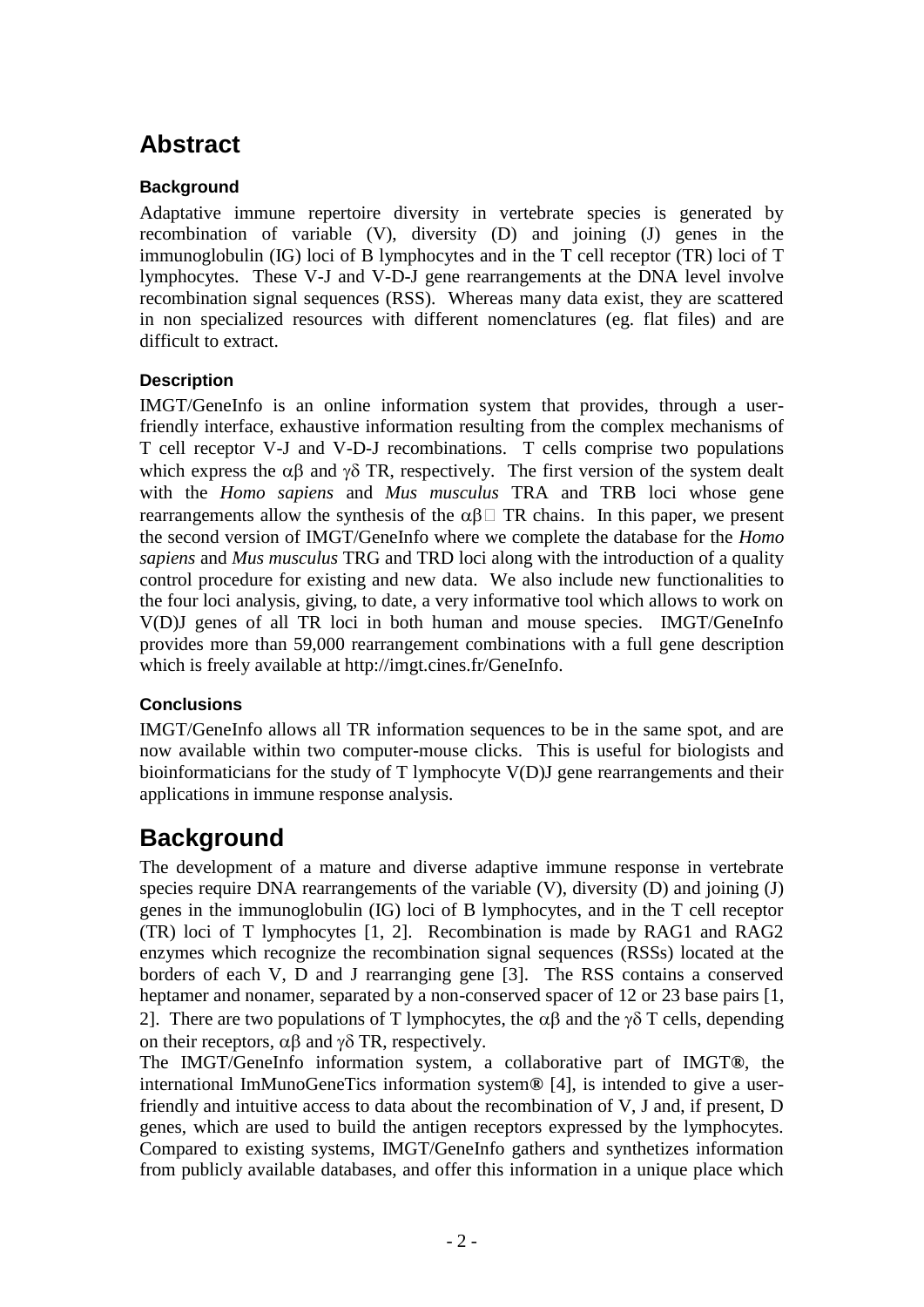is readily available within seconds through a simple drop-down boxes 2-step process. IG and TR are the antigen receptors of the B and T cells, respectively. The TR genes are located in four loci, designated as TRA, TRB, TRG and TRD which contribute to the synthesis of the alpha, beta, gamma and delta chains, respectively [2,5,6].

In the first version of IMGT/GeneInfo [7], we addressed TRA and TRB loci for Homo sapiens and Mus musculus. In this second version, we extend our information system in 3 ways by 1/ adding new data on TRG and TRD loci, 2/ introducing a quality control procedure designed to check existing and new data, and 3/ implementing new functionalities designed to enhance user interface and interactivity, as well as giving a better integration with IMGT® databases and tools.

The IMGT/GeneInfo extension will be helpful for immunologists to accurately describe TR gene rearrangements, in the course of T cell functions and development. Now, the new site includes the whole set of TR genes (TRA, TRB, TRG and TRD) for man and mouse species. The IMGT/GeneInfo Query page remains a two step process: the choice of species and chain on the first page and then the choice of genes on the second page. Results appear on the third page with 7 parts (two new parts). New features and enhancements both make the tool closer to user's needs and decrease error risks.

## **Construction and content**

### **IMGT/GeneInfo new data**

In order to construct the database, initial sequence information was retrieved from the publicly available databases. Data collection was made from three different data sources: annotation files (from EMBL/GenBank/DDBJ), IMGT/LIGM-DB annotated flat files [8], and the T cell receptor FactsBook [2]. Data extraction was carried out in two ways: first automatically by a dedicated  $C_{++}$  program, and then manually where results of the program were verified for concordance of gene description between the 3 sources before entering them into the database. Once in database, data have been again checked for consistency with the 3 sources to verify if our data collection is complete and free of errors when generated. Data verification has been made according to a quality control especially developed for that purpose (cf. infra).

In this second version, we are extending to the *Homo sapiens* and *Mus musculus* TRG and TRD loci whose gene rearrangements allow the synthesis of the two  $\gamma$  and  $\delta$ chains of the TR [2,6]. Thus, we now have completed the two populations of TR cells.

Gamma-delta T cells are distinct from  $\alpha\beta$  T cells, by their functions, by the genes which encode their TR, by the nature of the recognized antigens, and by the type of antigen presenting receptors [9-11]. While  $\alpha\beta$  T cells recognize a broad range of target processed peptides presented by highly polymorphic classical MHC molecules [12-14],  $\gamma\delta$  T cells recognize pathogen glycolipids or phospholipids usually presented by non polymorphic receptors belonging to the MHC superfamily (MhcSF) such as CD1 [2,11]. Furthermore,  $\gamma \delta$  T cells are known to appear earlier than  $\alpha \beta$  T cells during the ontogeny in mouse and probably in human [15-17].

The human and mouse TRD locus, located on chromosome 14 in both species, is embedded within the TRA locus and shares several V genes with the TRA locus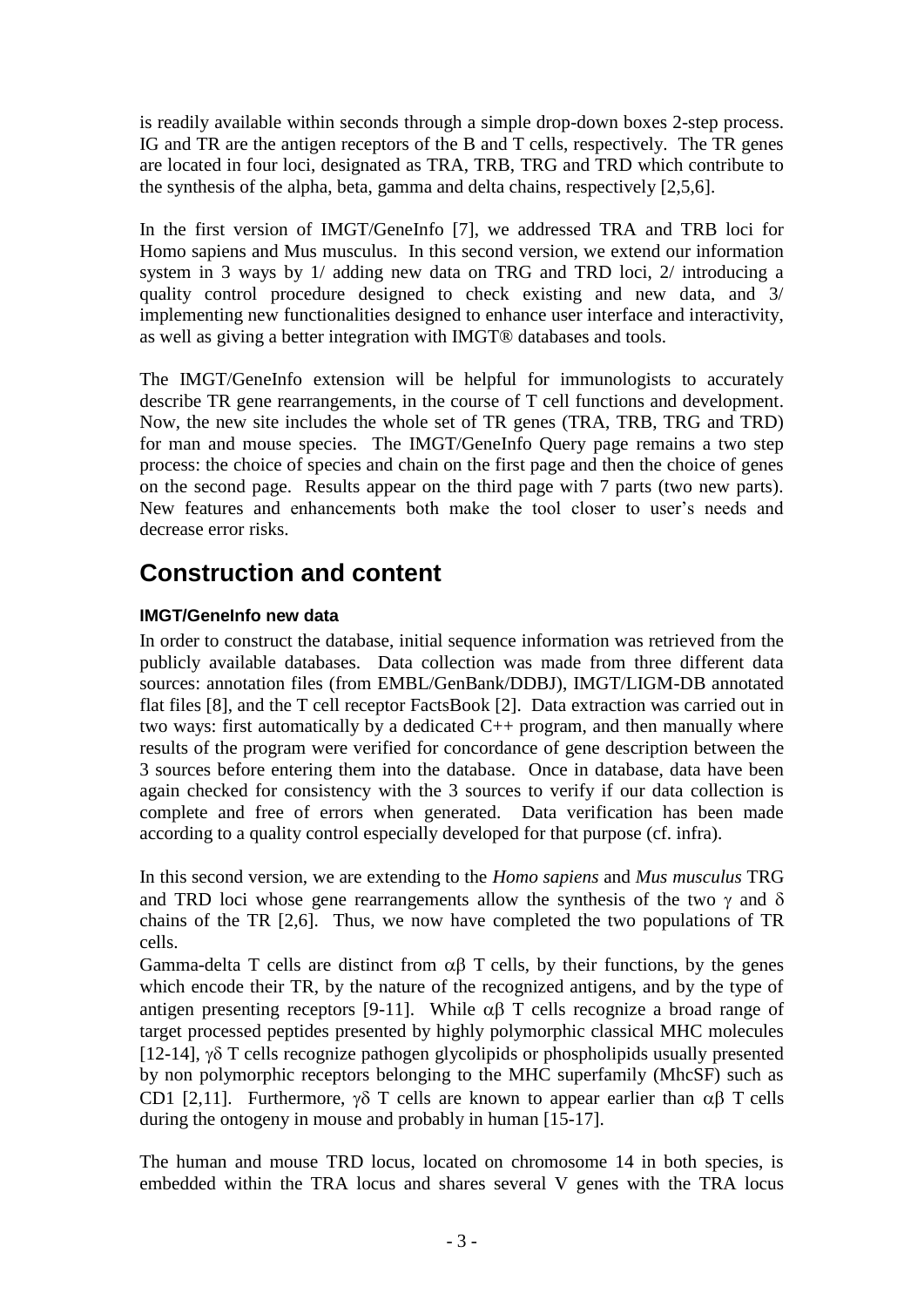[2,9,10]. Moreover, the TRD locus has D genes, J genes and one constant C gene (Table 1). The human TRG locus, which is located on chromosome 7 at 7p14, comprises 14 V genes, 5 J genes and 2 C genes [2], whereas the mouse TRG locus, located on chromosome 13, is made of 7 V genes, 4 J genes and 4 C genes (IMGT Repertoire, http://imgt.cines.fr) (Table 1).

In order to apprehend and to be able to use all the complexity of these loci and their potential rearrangements, we have taken into account TR parameters within 5 main categories: 1) gene names in IMGT® standardized nomenclature [18] with their correspondence in previous nomenclatures [19,20]; 2) the gene functionality (functional, open reading frame ORF or pseudogene) and other identification criteria (rearrangement, transcription); 3) RSS sequences, composed of an heptamer (V-HEPTAMER), a spacer (V-SPACER) and a nonamer (V-NONAMER); 4) gene sequences, which include, for example for a V gene, the exon1 (or L-PART1 which encodes the first part of the leader), the intron (or V-INTRON), the exon2 (or V-EXON which encodes L-PART2, second part of the leader, and the core V-REGION); 5) general information data such as the accession numbers for sources, gene positions and their relative distances (in base pairs) in the locus, and relevant consensus sequences.

We used the IMGT Scientific chart rules that are based on the IMGT-ONTOLOGY concepts [21] for standardized nomenclature, keywords, labels and sequence delimitations concerning genes and RSS. The sources were IMGT/LIGM-DB annotated files [8], designated by the same accession numbers as EMBL/GenBank/DDBJ (Table 1).

Overall, the total number of V(D)J combinations available for human and mouse TRG and TRD loci is 25,225 (details in Table 1).

#### **Implementation**

Data organization has been made on the basis of a relational model. User access is made by a 3-tiers architecture: database is accessed by a web server through a Java servlet middleware. IMGT/GeneInfo is deployed in the IMGT® information system using Java Servlet technology. The interface uses HTML, JavaScript and CSS.

#### **Quality control procedure**

IMGT/GeneInfo provides more than 59,000 result pages for all TR loci. Each result page gives users a lot of information (comprising many sequences, etc.). We wanted to make sure that all these results were accurate and free of errors, and that concordance among data source files was correct. To reach that goal we built a quality control procedure to ensure the correctness and integrity of our data. This control was made available for data previously existing in the first version of the system (TRA and TRB genes), and also for the new data (TRG and TRD genes).

The quality control has been conducted in two steps: data source homogeneity verification and criteria check-list.

We used three different data sources: annotation files (from EMBL/GenBank/DDBJ), IMGT/LIGM-DB annotated flat files [8], and the T cell receptor FactsBook [2]. For each source, we verified the coherence of gene description.

Once data sources have been verified, we used them to check our information system according to the 8 following criteria: 1) Correspondence between various gene nomenclatures (IMGT Repertoire) in order to avoid confusions in gene names. 2) Locus order checking, giving the physical order of a gene in the locus and the total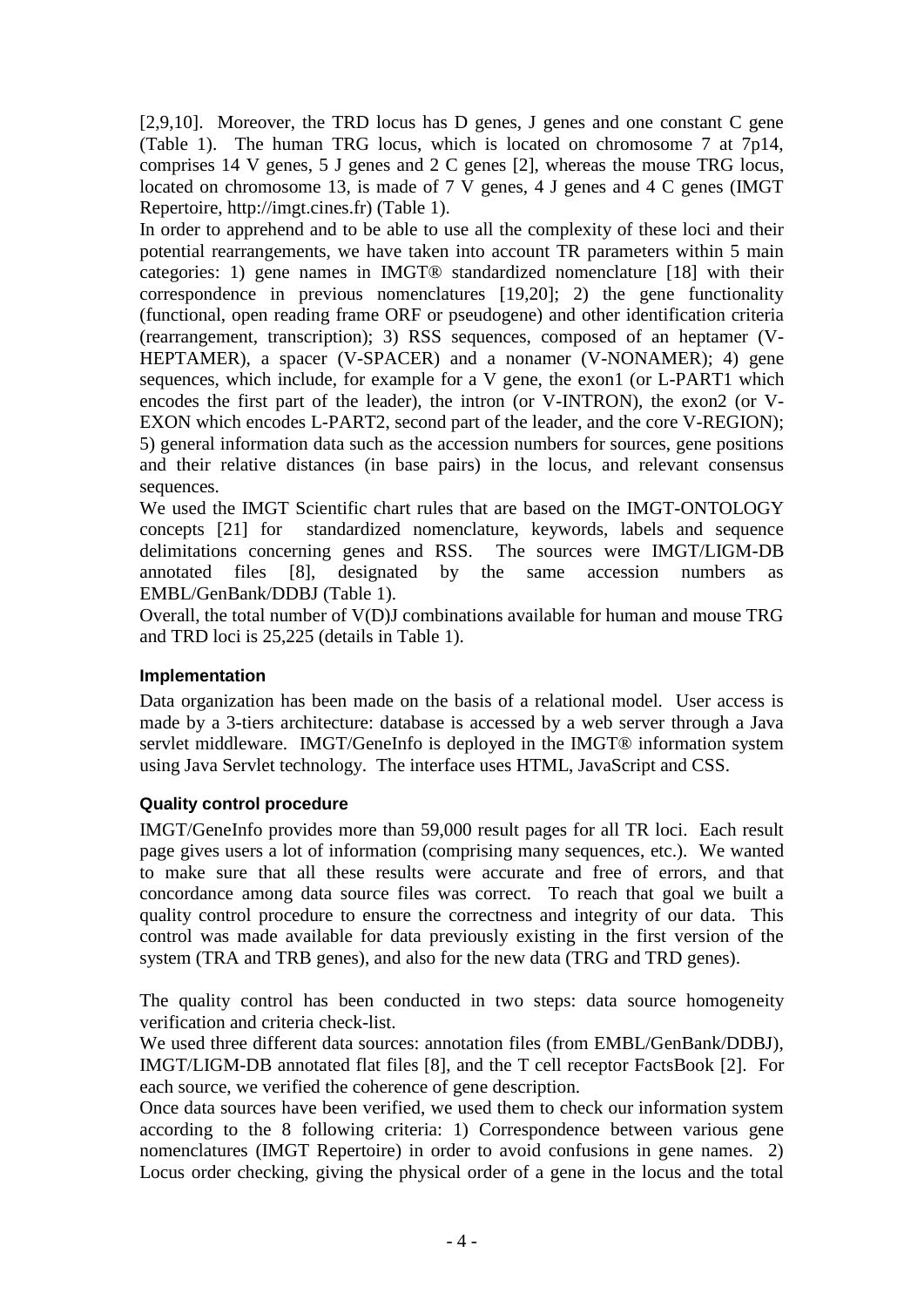number of genes for each V(D)J locus to make sure that all TR genes are displayed. 3) Gene sequence delimitations (L-PART1, V-INTRON, V-EXON comprising L-PART2 and V-REGION, D-REGION and J-REGION). 4) RSS sequences (heptamer, nonamer and spacer). 5) Correspondence between DNA and "Spliced V-(D)-J rearranged sequence" parts. We verify in the results that these "spliced" sequences exactly correspond to the parts used to build them. 6) Assignment of a correct RSS position and gene direction for the V(D)J recombination. 7) Gene functionality checking (a germline V, D or J gene and a C gene can be functional, ORF or pseudogene). 8) Links validity: to ensure that each hypertext link opens the right Web page.

The procedure we used makes IMGT/GeneInfo a system with an exhaustive quality and gives us a rigorous traceability for each test.

## **Utility and Discussion**

Immunologists working on repertoires are daily facing a huge amount of disseminated data usually hard to collect and to check. To work on TR, scientists must first select TR chain of interest which may include thousands of different forms. IMGT/GeneInfo, we gather, connect and present all needed separated parameters in a unique place. Data are checked by a dedicated quality control. By adding TRG and TRD genes, we make available all TR information for mouse and human. This information is available and presented in a convenient way for users (biological researchers, bioinformaticians, etc.) through a simple and intuitive 2 steps enhanced interface.

IMGT/GeneInfo is an information system, relying on an integrated relational database. It has been specifically designed to give users all information about  $V(D)J$ recombinations within two mouse-clicks. With the first click, the user selects the species, the locus and the type of gene combination (V-V, V-J, V-D-J) from a dropdown box [7]. With the second click, the user chooses within each type (V, D, J) the specific genes for which information is required. As opposed to other information systems, IMGT/GeneInfo does not take any user sequence for analysis. The list of genes available for user choice is determined from existing sequences from the major available databases (IMGT, EMBL, GenBank, and DDBJ). Gene choice can be made either according to the gene name, or the relative position of the gene within the locus. After the second click, user is directed to the results page. This page was enhanced in order to accelerate and make easier the rearrangement analysis (Figure 1). Now, each specific term is associated with its definition via a hypertext link. Results page is divided in seven parts (instead of 5 previously): Ouser query,  $\oslash$  information sources,  $\oslash$  schematic drawing of the locus,  $\oslash$  synthetic view of all TR gene parameters, **ODNA** sequences, **O**spliced V-(D)-J rearranged sequences, and  $\oslash$  Dink to the constant gene and allele tables in IMGT Repertoire. Among these 7 parts, the 2 new ones are:

*User query*  $\Phi$ , which is a summary of the request according to species, locus and gene. This will facilitate printed data archiving;

*Spliced V-(D)-J rearranged sequence*  $\circledcirc$ , which gives the transcribed sequence after rearrangement and splicing. Spliced V-(D)-J rearranged sequences are only provided for the TRA and TRG V-J rearrangements and for the TRB and TRD V-(D)-J rearrangements, excluding other odd combinations. These sequences display blunt ends of the rearranged V, D and J regions and are therefore useful for any comparison with *in vivo* rearranged sequences whose complex junctions result from nucleotide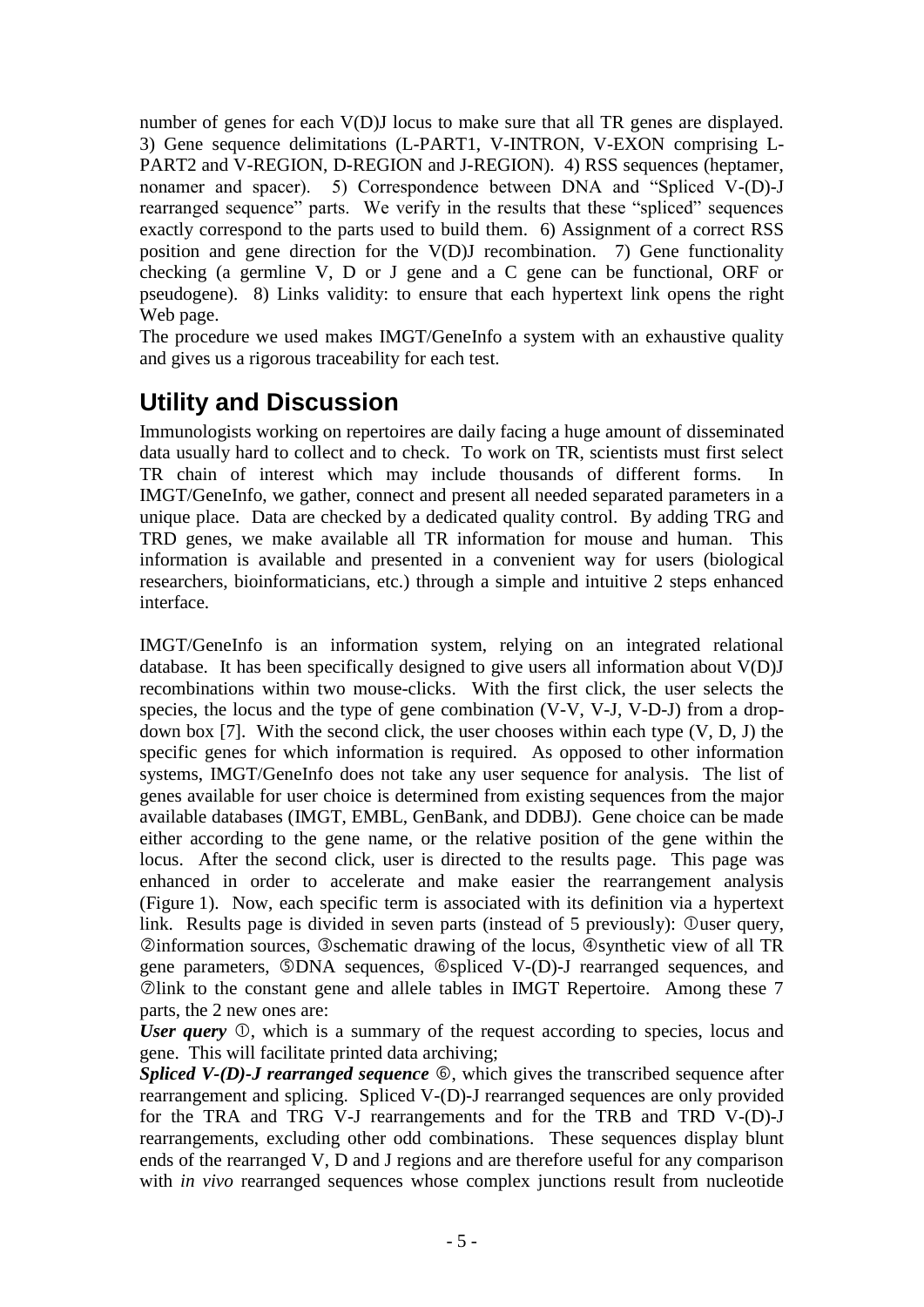deletions and N-diversity nucleotide insertions [2]. More detailed analysis of the iunctions can eventually be performed with IMGT/V-QUEST [22] and IMGT/JunctionAnalysis [23].

Besides the 2 new parts described above, we enhanced the 5 already existing parts in the results page.

*Info sources* 2. As information sources, accession numbers are now linked to the IMGT/LIGM-DB [8] results page which provides IMGT annotations, IMGT flat file, FASTA format, EMBL flat file, coding regions with protein translation, sequence with 3 reading frames, dump format, IMGT/V-QUEST analysis.

*Schematic drawing of the locus .* We created different pictures for each type of rearrangement in order to get a visual check of the user query. Two links have been added: the first one to IMGT Repertoire Locus representation, which is a complete locus representation compared to our schematic drawing, and the second one to the IMGT/LocusView tool which gives a graphical representation of the gene location inside the locus [24].

*Synthetic view of all TR gene parameters 4.* Each label in the table follows the IMGT standardized labels (defined in the IMGT Scientific chart rules and based on the DESCRIPTION concept of IMGT-ONTOLOGY) [21]. Sequences of the labels of the inverted genes (human TRBV30 and TRDV3, mouse TRBV31, TRDV5, TRGV2 and TRGJ2) are presented in the "sense" DNA strand orientation 5'-3' (IMGT Index, DNA strand orientation, http://imgt.cines.fr). RSS labels are presented in the 5'-3' orientation. For each label, users can obtain the relevant definition. The gene name link connects to the IMGT/GENE-DB entry [18] which gives additional information such as the chromosomal localization, reference alleles, known cDNAs for a given gene, etc.

*DNA sequences*  $\circ$ **.** They are now headed by a title to differentiate them from the spliced V-(D)-J rearranged sequences. In addition, we provide the size of all sequences in base pairs. Besides the complete DNA sequence as usually given by other web sites, we provide the individual parts of the gene sequence (L-PART1, V-INTRON and V-EXON), for a convenient handling by biologists.

Link  $\oslash$ . A link from the constant gene is directed to gene and allele table in IMGT Repertoire which describes the various alleles available for a given constant gene, and to IMGT/GENE-DB [18].

The advantage our system has over existing ones, is that all information concerning the TR is synthesized in one result page, and this page can be accessed in only two computer mouse-clicks. It is also designed in an educational way in that we have a drawing to explain how different parts are organized in the selected V(D)J rearrangement.

In existing applications, sequences are given in flat files (e.g. with line numbers and intergenic sequences).

Thus, the user must manually remove line numbers and then find where is the desired sequence before being able to extract it. In our system, the user can directly copy and paste the sequence without the risk of mistake during manual selection and extraction.

Advances in genomic and postgenomic technologies still need annotation of the genes and bioinformatics tools to select and analyze specific genes. IMGT/GeneInfo extension to the *Homo sapiens* and *Mus musculus* TRD and TRG loci will be helpful for users to gather pertinent information about antigen receptor genes which is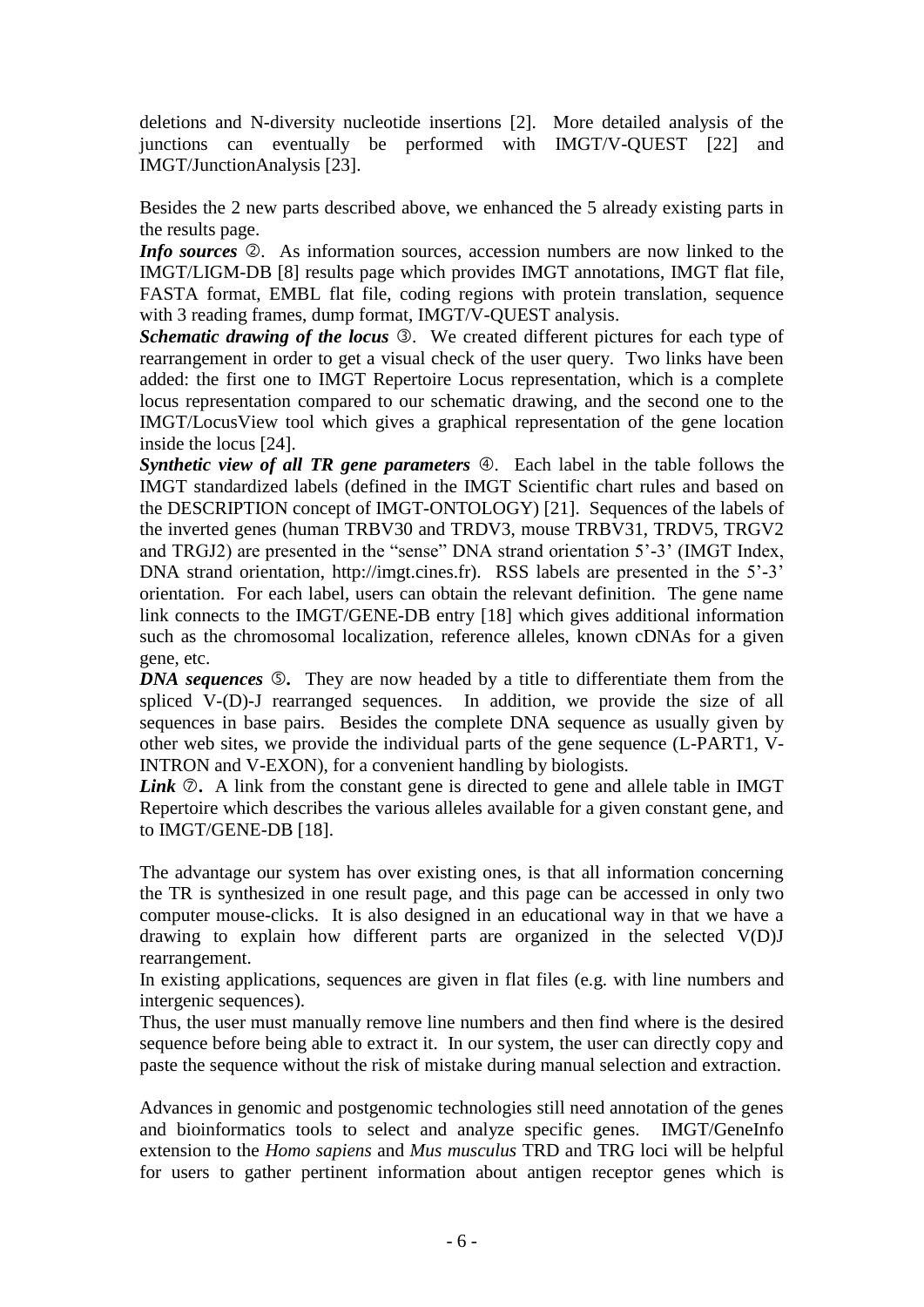required to accurately describe the  $\alpha\beta$  or  $\gamma\delta$  T cells. This integrated bioinformatics information system will allow a rapid and secure selection of all TR DNA sequences to study the rearrangement frequency by molecular approaches such as Southern blot, real time PCR, multiplex PCR or microarray assays.

Future work on IMGT/GeneInfo will proceed in two main directions. On the application side, we will provide a wider range of analysis tools aimed at evaluating and characterizing TR in terms of amino acid sequences. On the infrastructure side, we will increase the amount of data offered by IMGT/GeneInfo by integrating IG data. Finally, we are planning to extend IMGT/GeneInfo to include information about genes in other organisms besides human and mouse.

# **Conclusions**

IMGT/GeneInfo is an information system dedicated to immunogenetic sequences. It summarizes the publicly existing available information on human and mouse V(D)J recombinations. It is useful for scientists, especially molecular biologists and bioinformaticians and very easy to use since it requires only two clicks to access the results page. The main purpose of our information system is to integrate and provide, as a single and consistent resource, a large amount of data about this mechanism in a fast and convenient manner. This was accomplished by combining the information available in several public on-line resources, and creating a local database that is accessible through a Web-based front-end.

## **Availability and requirements**

IMGT/GeneInfo is publicly and freely available at the following address: http://imgt.cines.fr/GeneInfo for academic research purpose. For any non academic use, please contact Thierry-Pascal BAUM at tpbaum@imag.fr.

Authors who use IMGT/GeneInfo are strongly encouraged to cite this article and the IMGT/GeneInfo home page URL, at http://imgt.cines.fr/GeneInfo.

## **Authors' contributions**

Authors participated to the different steps in the following way (alphabetical order): EJM, JD, MPL, PNM, and TPB conducted the premises and launch of the project. NP, TPB and VH made the conception. NP, TPB and VH realized the 2-step user design in accordance with the IMGT graphical chart for a fair integration of the site. Architecture, technical decisions and development were made by TPB and VH. DC and TPB carried out the application deployment. EJM, JD, MPL, PNM and NP gave their immunological expertise and reviewed data for their accuracy and coherence. NP, FB, TPB and VH carried out the quality control procedure. All authors participated in beta testing the site. Manuscript was drafted by TPB and VH and revised by all the authors. TPB assured the coordination of the project. All authors read and approved the final manuscript.

## **Acknowledgements**

IMGT® is funded by the Centre National de la Recherche Scientifique (CNRS), and the Ministère de la Recherche, de l'Enseignement Supérieur et de l'Education Nationale (Université Montpellier II Plan Pluri-Formation, BIOSTIC-LR2004 Région Languedoc-Roussillon and ACI-IMPBIO IMP82-2004).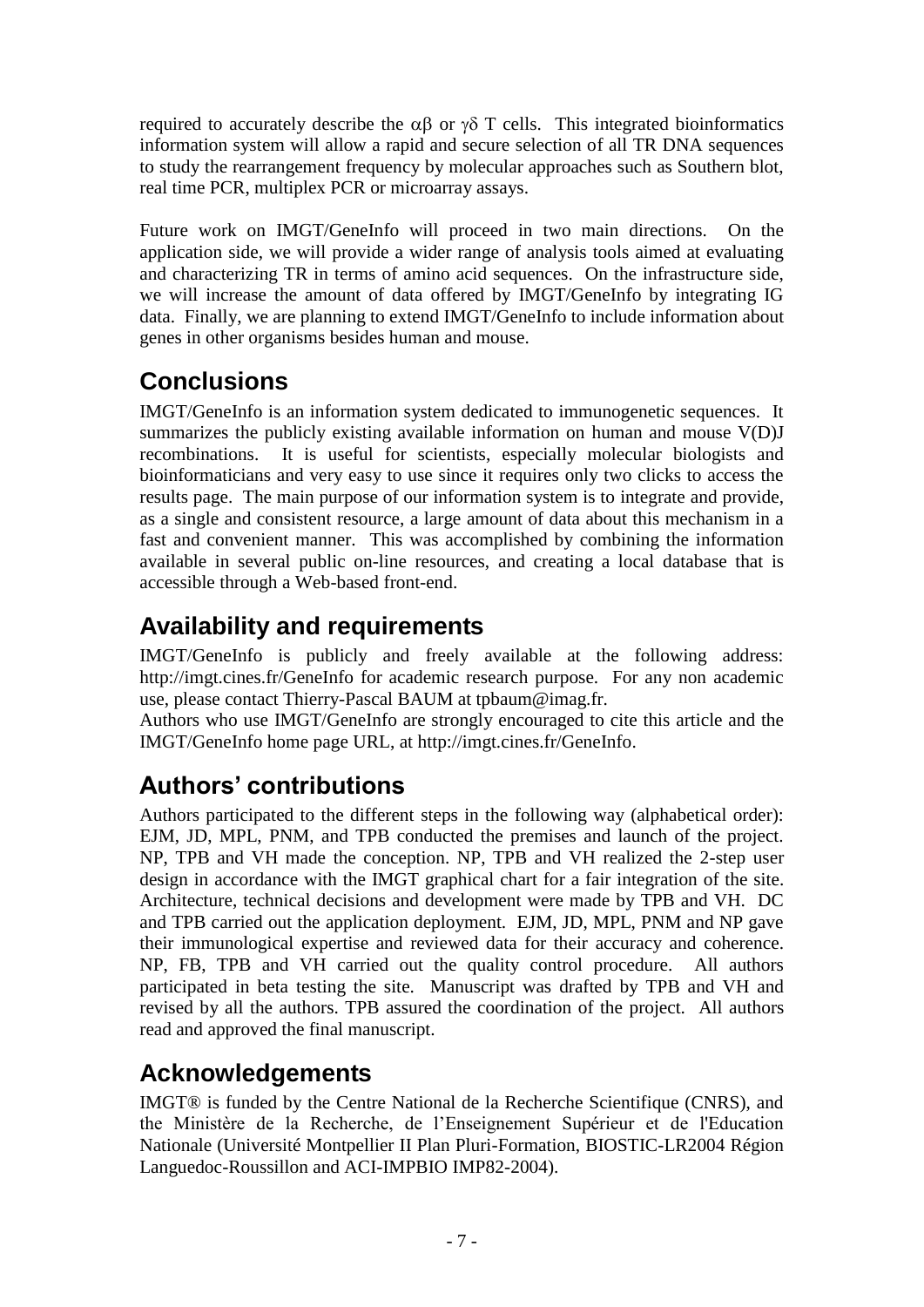### **Appendix – access and contact**

IMGT/GeneInfo Homepage: http://imgt.cines.fr/GeneInfo IMGT/GeneInfo Contact: tpbaum@imag.fr IMGT® Homepage: http://imgt.cines.fr IMGT® Contact: lefranc@ligm.igh.cnrs.fr TIMC Contact: tpbaum@imag.fr ICH Contact: patrice.marche@cea.fr LIGM Contact: lefranc@ligm.igh.cnrs.fr

### **References**

- 1. Lefranc M-P, Lefranc G: **The Immunoglobulin FactsBook.** Academic Press, London UK, 2001, 458 pages.
- 2. Lefranc M-P, Lefranc G: **The T cell receptor FactsBook.** Academic Press, London UK, 2001, 398 pages.
- 3. Gellert M: **V(D)J Recombination: RAG Proteins, Repair Factors, and Regulation.** *Annu Rev Biochem* 2002, **71:**101-132.
- 4. Lefranc M-P, Giudicelli V, Kaas Q, Duprat E, Jabado-Michaloud J, Scaviner D, Ginestoux C, Clément O, Chaume D, and Lefranc G: **IMGT, the international ImMunoGeneTics information system®.** *Nucleic Acids Res* 2005, **33 Database issue:**D593-D597.
- 5. Pasqual N, Gallagher M, Aude-Garcia C, Loiodice M, Thuderoz F, Demongeot J, Ceredig R, Marche PN, Jouvin-Marche E: **Quantitative and qualitative changes in V-J alpha rearrangements during mouse thymocytes differentiation: implication for a limited T cell receptor alpha chain repertoire.** *J Exp Med* 2002, **196**, 1163-1173.
- 6. Allison TJ, Winter CC, Fournie JJ, Bonneville M, Garboczi DN: **Structure of a human gammadelta T-cell antigen receptor.** *Nature* 2001, **411**, 820-824.
- 7. Baum TP, Pasqual N, Thuderoz F, Hierle V, Chaume, D, Lefranc M-P, Jouvin-Marche E, Marche PN, Demongeot J: **IMGT/GeneInfo: enhancing V(D)J recombination database accessibility.** *Nucleic Acids Res* 2004, **32 Database issue:**D51-D54.
- 8. Giudicelli V, Duroux P, Ginestoux C, Folch G, Jabado-Michaloud J, Chaume D, Lefranc M-P: **IMGT/LIGM-DB, the IMGT comprehensive database of immunoglobulin and T cell receptor nucleotide sequences.** *Nucleic Acids Res* 2006, **34**, in press.
- 9. Glusman G, Rowen L, Lee I, Boysen C, Roach JC, Smit AF, Wang K, Koop BF, Hood L: **Comparative genomics of the human and mouse T cell receptor loci.** *Immunity* 2001, **15**, 337-349.
- 10. Bosc N, Lefranc M-P: **The mouse (***Mus musculus***) T cell receptor alpha (TRA) and delta (TRD) variable genes.** *Dev Comp Immunol* 2003, **27**, 465- 497.
- 11. Jameson J, Witherden D, Havran WL: **T-cell effector mechanisms: γδ and CD1d-restricted subsets.** *Curr Opin Immunol* 2003, **15**, 349-353.
- 12. Housset D, Malissen B: **What do TCR-pMHC crystal structures teach us about MHC restriction and alloreactivity?** *Trends Immunol* 2003, **24**, 429- 437.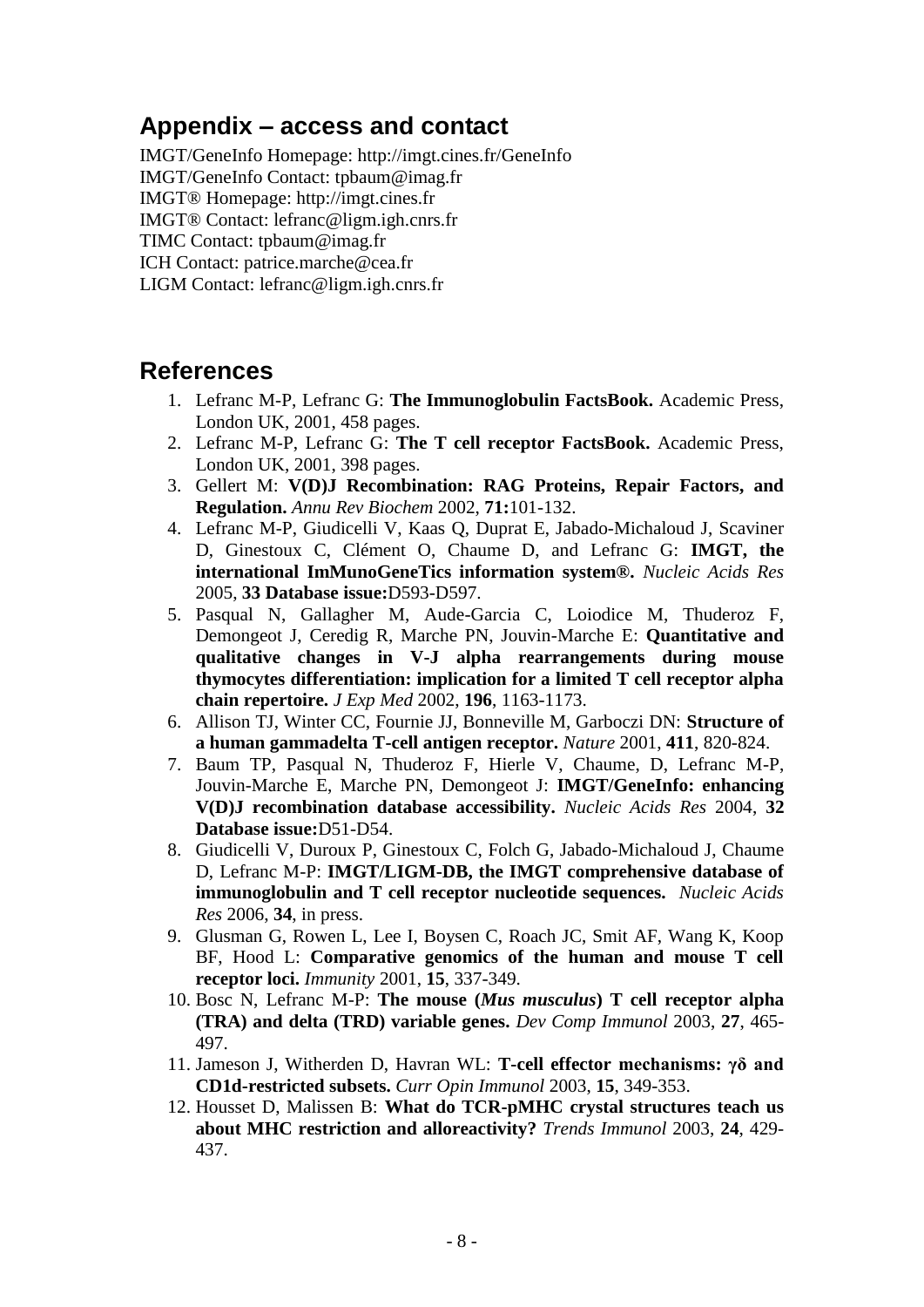- 13. Kaas Q, Lefranc M-P: **T cell receptor/peptide/MHC molecular characterization and standardized pMHC contact sites in IMGT/3Dstructure-DB.** Epub *In Silico* Biology, 2005, 5, 0046, 20 October 2005, http://www.bioinfo.de/isb/2005/05/0046/.
- 14. Kaas Q, Ruiz M, Lefranc M-P: **IMGT/3Dstructure-DB and IMGT/StructuralQuery, a database and a tool for immunoglobulin, T cell receptor and MHC structural data.** *Nucleic Acids Res* 2004, **32 Database issue:**D208-D210
- 15. Gallagher M, Obeid P, Marche PN, Jouvin-Marche E: **Both TCRalpha and TCRdelta Chain Diversity Are Regulated During Thymic Ontogeny.** *J Immunol* 2001, **167**, 1447-1453.
- 16. Pennington DJ, Silva-Santos B, Shires J, Theodoridis E, Pollitt C, Wise EL, Tigelaar RE, Owen MJ, Hayday AC: **The inter-relatedness and interdependence of mouse T cell receptor gammadelta+ and alphabeta+ cells.** *Nat Immunol* 2003, **4**, 991-998.
- 17. Gerber D, Boucontet L, Pereira P: **Early expression of a functional TCRbeta chain inhibits TCRgamma gene rearrangements without altering the frequency of TCRgammadelta lineage cells.** *J Immunol* 2004, **173**, 2516-2523.
- 18. Giudicelli V, Chaume D, Lefranc M-P: **IMGT/GENE-DB: a comprehensive database for human and mouse immunoglobulin and T cell receptor genes.** *Nucleic Acids Res* 2005, **33**, D256-261.
- 19. Arden B, Clark SP, Kabelitz, D Mak TW: **Mouse T-cell receptor variable gene segment families.** *Immunogenetics* 1995, **42**, 501-530.
- 20. Lee NE, Davis MM: **T cell receptor beta-chain genes in BW5147 and other AKR tumors. Deletion order of murine V beta gene segments and possible 5' regulatory regions.** *J Immunol* 1988, **140**, 1665-1675.
- 21. Giudicelli V, Lefranc M-P: **Ontology for immunogenetics: the IMGT-ONTOLOGY.** *Bioinformatics* 1999, **15**, 1047-1054.
- 22. Giudicelli V, Chaume D, Lefranc M-P: **IMGT/V-QUEST, an integrated software for immunoglobulin and T cell receptor V-J and V-D-J rearrangement analysis.** *Nucleic Acids Res* 2004, **32**, W435-W440.
- 23. Yousfi Monod M, Giudicelli V, Lefranc M-P: **IMGT/JunctionAnalysis: the first tool for the analysis of the immunoglobulin and T cell receptor complex V-J and V-D-J JUNCTIONS.** *Bioinformatics* 2004, **20**, I379-I385.
- 24. Lefranc M-P, Clément O, Kaas Q, Duprat E, Chastellan P, Coelho I, Combres K, Ginestoux C, Giudicelli V, Chaume D, Lefranc G: **IMGT-Choreography for Immunogenetics and Immunoinformatics.** Epub *In Silico* Biology, 5, 0006, 24 December 2004. http://www.bioinfo.de/isb/2004/05/0006/. *In Silico* Biology 2005, **5**, 45-60

## **Figures**

#### **Figure 1 - IMGT/GeneInfo Results page**

Screen shot of IMGT/GeneInfo Results page. Result set for a query requesting a V-D-J recombination in human T cell receptor delta (TRD) locus with TRAV36/DV7, TRDD2 and TRDJ3 genes.

Figure 1 is provided as a separated file: BMC\_BioInfo\_IMGT\_GeneInfo\_Figure1.tif